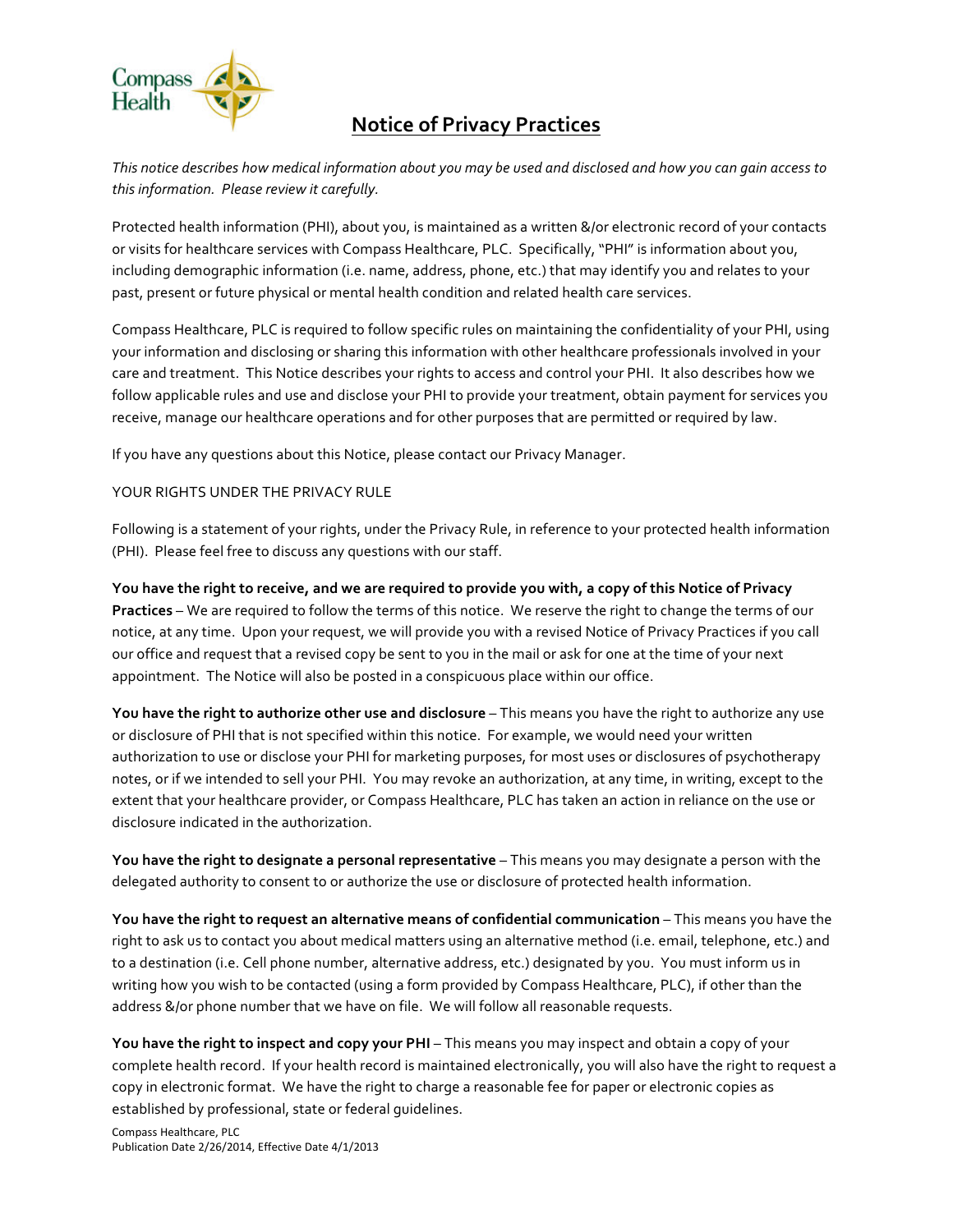**You have the right to request a restriction of your** PHI – This means you may ask us, in writing, not to use or disclose any part of your PHI for the purposes of treatment, payment or healthcare operations. If we agree to the requested restriction, we will abide by it, except in emergency circumstances when the information is needed for your treatment. In certain cases, we may deny your request for a restriction. You will have the right to request, in writing, that we restrict communication to your health plan regarding a specific treatment or service that you or someone on your behalf, has paid for, in full, out-of-pocket. We are not permitted to deny this specific type of requested restriction.

**You may have the right to request an amendment to your PHI** – This means you may request an amendment of your PHI for as long as we maintain this information. In certain cases, we may deny your request for an amendment. 

**You have the right to request disclosure accountability** – This means that you may request a listing of disclosures that we have made, of your PHI, to entities or persons outside of Compass Healthcare, PLC.

**You have the right to receive a privacy breach notice** – You have the right to receive written notification if Compass Healthcare, PLC discovers a breach of your unsecured PHI, and determines through a risk assessment that notification is required.

HOW WE MAY USE OR DISCLOSE PROTECTED HEALTH INFORMATION

Following are examples of uses and disclosures of your PHI information that we are permitted to make. These examples are not meant to be exhaustive, but to describe the types of uses and disclosures that may be made by Compass Healthcare, PLC.

**Treatment** – We may use and disclose your PHI to provide, coordinate, or manage your healthcare and any related services. This includes the coordination or management of your healthcare with a third party that is involved in your care and treatment. For example, we would disclose your PHI, as necessary, to a pharmacy that would fill your prescriptions. We will also disclose PHI to other healthcare providers who may be involved in your care and treatment. 

**Special Notices** – We may use or disclose your PHI, as necessary, to contact you to remind you of your appointment. We may contact you by phone or other means to provide results from exams or tests and to provide information that describes or recommends treatment alternatives regarding your care. Also, we may contact you to provide information about health-related benefits and services offered by our office, for fundraising activities or with respect to a group health plan, to disclose information to the health plan sponsor. You will have the right to opt out of such special notices, and each notice will include instructions of opting out.

**Payment** – Your PHI information will be used, as needed, to obtain payment for your health care services. This may include certain activities that your health insurance plan may undertake before it approves or pays for the health care services we recommend for you such as making a determination of eligibility or coverage for insurance benefits. 

**Healthcare Operations** – We may use or disclose, as needed, your PHI in order to support the business activities of Compass Healthcare, PLC. This includes, but is not limited to business planning and development, quality assessment and improvement, medical review, legal services, auditing functions and patient safety activities.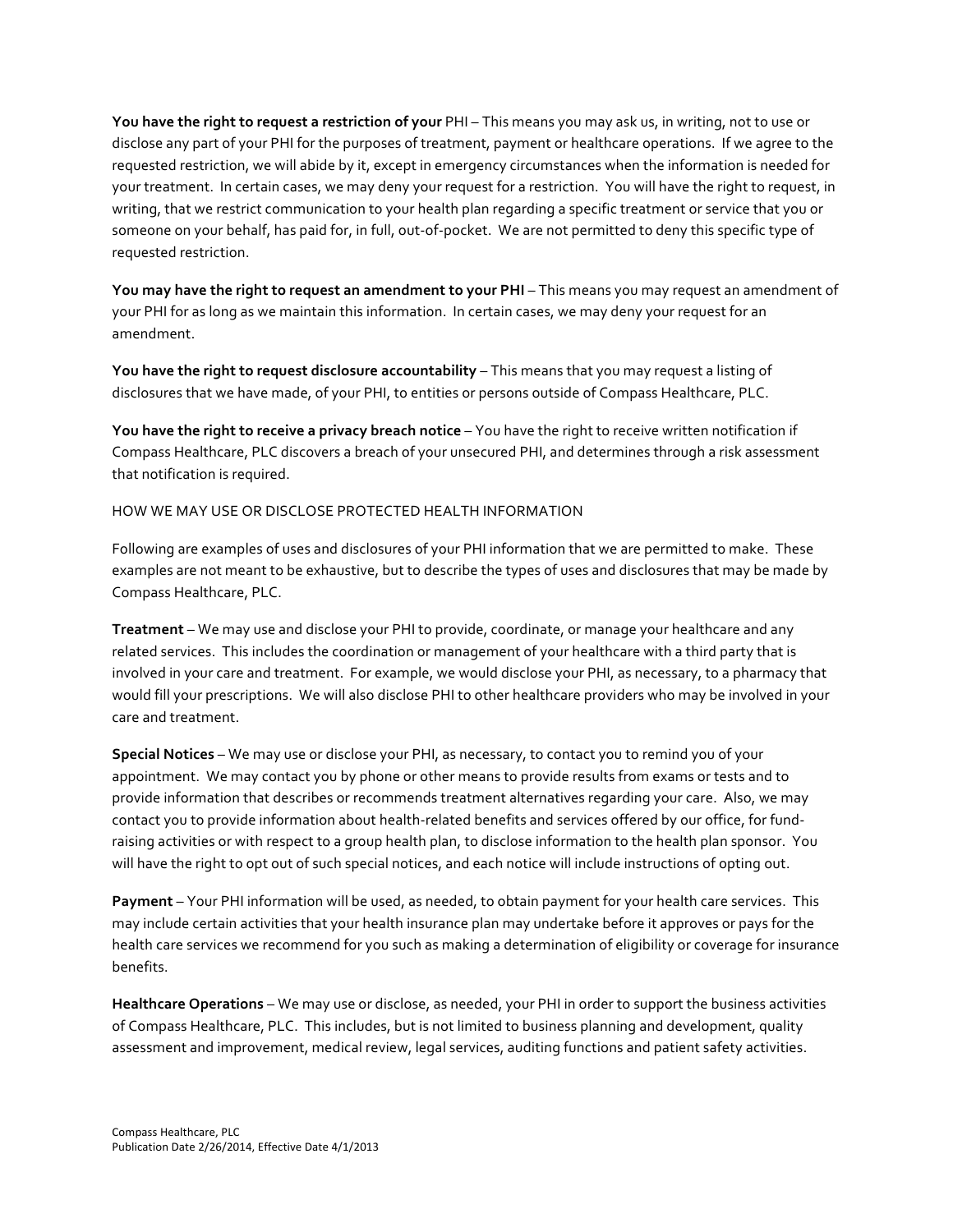**Health Information Organizations** – Compass Healthcare, PLC may elect to use a health information organization or other such organization to facilitate the electronic exchange of information for the purposes of treatment, payment or healthcare operations.

## OTHER PERMITTED AND REQUIRED USES AND DISCLOSURES

We may also use and disclose your protected health information (PHI) in the following instances as outlined below.

**To Others Involved in Your Healthcare** – Unless you object, we may disclose to a member of your family, a relative, a close friend or any other person, that you identify, your PHI that directly relates to that person's involvement in your healthcare. If you are unable to agree or object to such a disclosure, we may disclose such information as necessary if we determine that it is in your best interest based on our professional judgment. We may use or disclose PHI to notify or assist in notifying a family member, personal representative, or any other person that is responsible for your care, general condition, or death. If you are not present or able to agree or object to the use or disclosure of PHI, then your healthcare provider may, using professional judgment, determine whether the disclosure is in your best interest. In this case, only the PHI that is necessary will be disclosed.

As Required By Law – We may use or disclose your PHI to the extent that the use or disclosure is required by law.

For Public Health – We may disclose your PHI for public health activities and purposes to a public health authority that is permitted by law to collect or receive the information.

**For Communicable Diseases** – We may disclose your PHI, if authorized by law, to a person who may have been exposed to a communicable disease or may otherwise be at risk of contracting or spreading the disease or condition.

For Health Oversight – We may disclose PHI to a health oversight agency for activities authorized by law, such as audits, investigations and inspections.

**In Cases of Abuse or Neglect** – We may disclose your PHI to a public health authority that is authorized by law to receive reports or child abuse or neglect. In addition, we may disclose your PHI if we believe that you have been a victim of abuse, neglect or domestic violence to the governmental entity or agency authorized to receive such information. 

To the Food and Drug Administration – We may disclose your PHI to a person or company required by the Food and Drug Administration to report adverse events, to monitor product defects or problems, to report biologic product deviations, to track products, to enable product recalls, to make repairs or replacements or to conduct post-marketing surveillance, as required.

To Law Enforcement – We may also disclose PHI, as long as applicable legal requirements are met, for law enforcement purposes.

For Legal Proceedings – We may disclose PHI in the course of any judicial or administrative proceeding, in response to an order of a court or administrative tribunal (to the extent such disclosure is expressly authorized), in certain conditions in response to a subpoena, discovery request or other lawful process.

To Coroners, Funeral Directors, and Organ Donations – We may disclose PHI to a coroner or medical examiner for identification purposes, determining cause of death or for the coroner or medical examiner to perform other

Compass Healthcare, PLC Publication Date 2/26/2014, Effective Date 4/1/2013